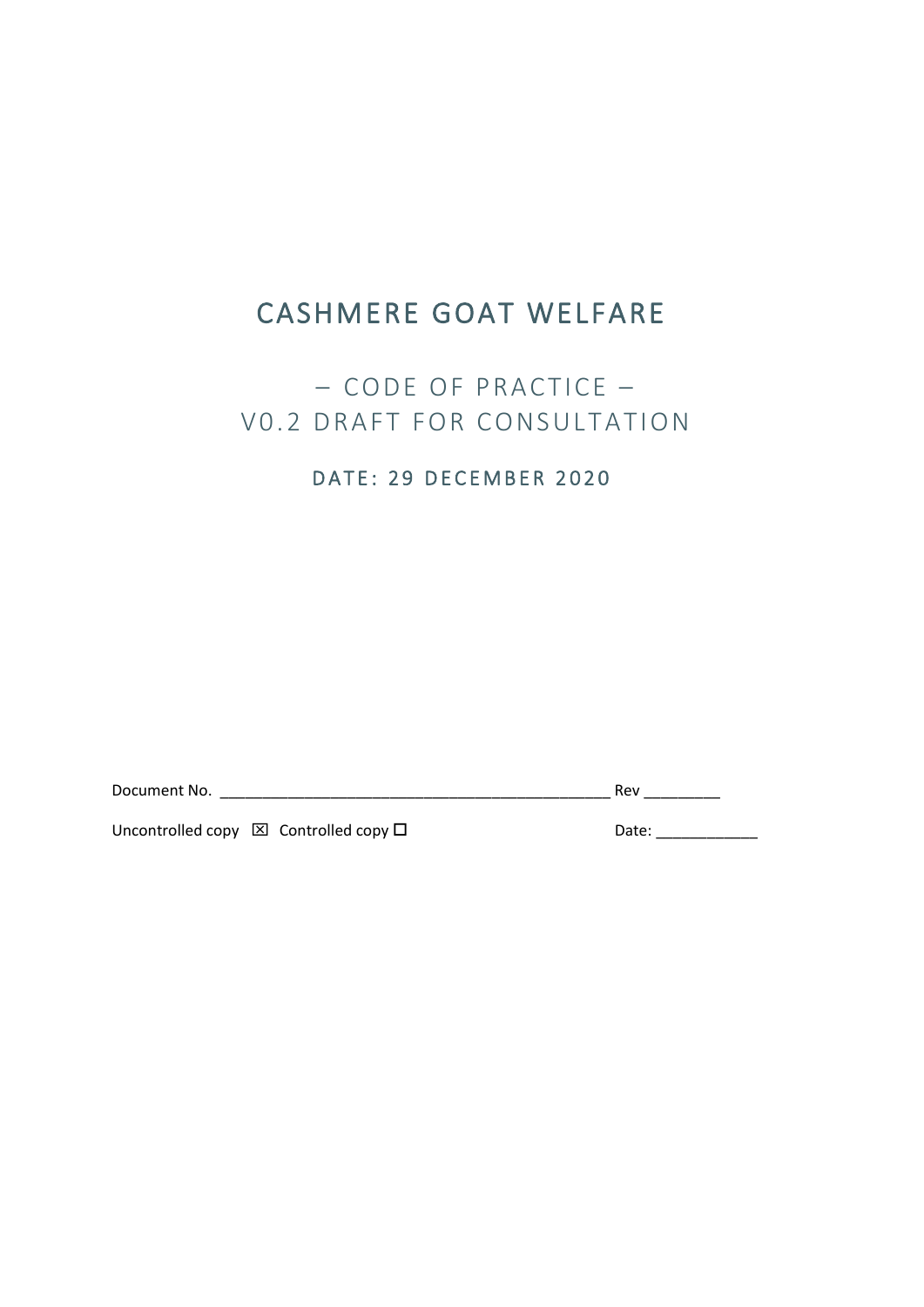# | CONTENTS

| 2. |  |
|----|--|
|    |  |
|    |  |
|    |  |
|    |  |
|    |  |
|    |  |
|    |  |
|    |  |
| 3. |  |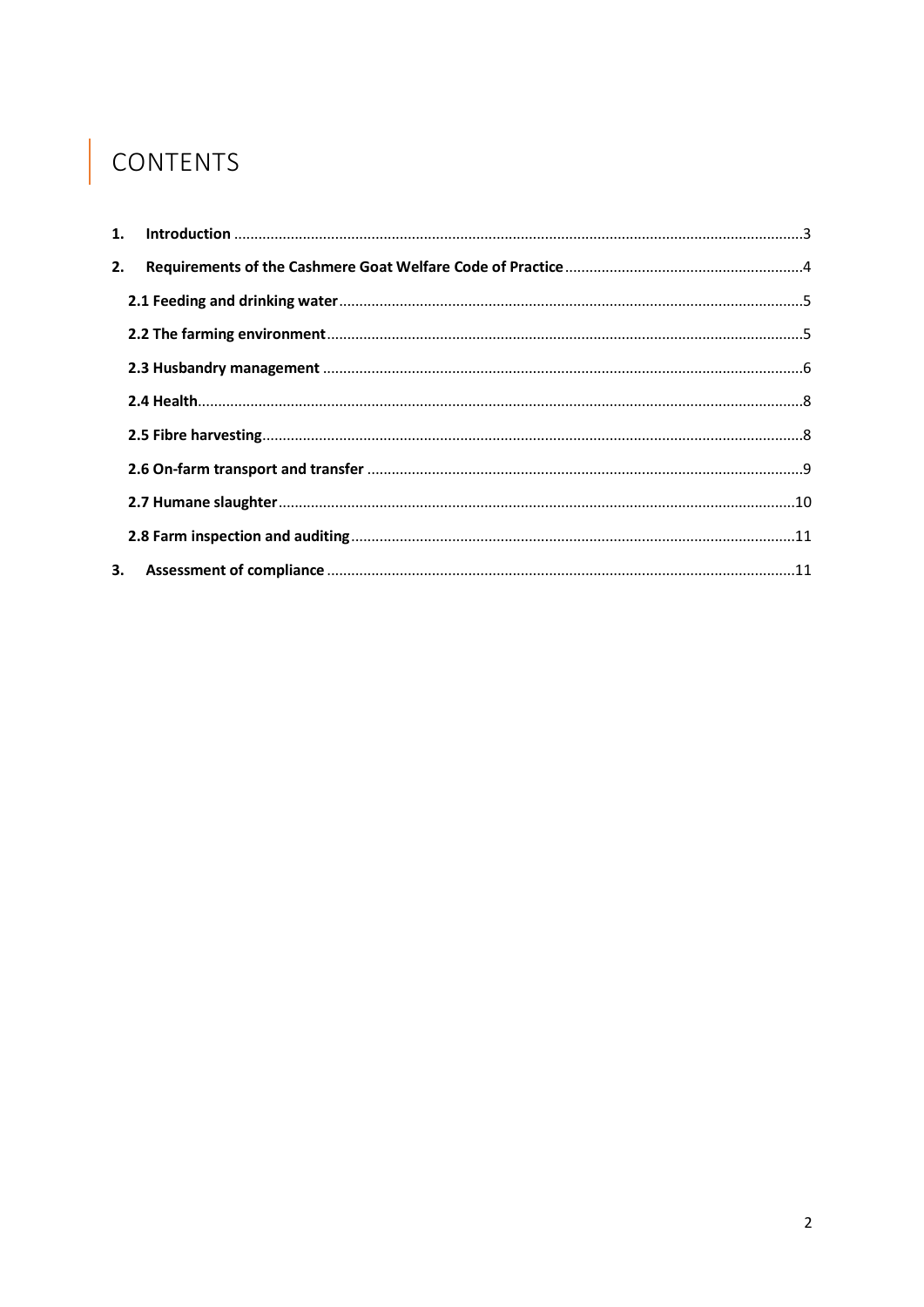# <span id="page-2-0"></span>1. Introduction

Being able to provide evidence of responsible cashmere production in ways that demonstrate high standards of animal welfare is an essential requirement for the long-term sustainability of the cashmere industry.

This Cashmere Goat Welfare Code of Practice is jointly issued by the Sustainable Fibre Alliance (SFA) and the China Association for the Promotion of International Agricultural Cooperation International Cooperation Committee on Animal Welfare (ICCAW).

This Code of Practice has been written in line with ICCAW's 'Farm Animal Welfare Requirements – Cashmere Goat' and the SFA Sustainable Cashmere Standard. Both the ICCAW Requirements and this Code of Practice are founded on the Five Freedoms of animal welfare:

- Freedom from hunger or thirst;
- Freedom from discomfort;
- Freedom from pain, injury or disease;
- Freedom from fear and distress;
- Freedom to express normal behaviour.

This Code of Practice sets out the requirements for welfare-friendly cashmere production on-farm. For further guidance on off-farm transport and slaughter, see ICCAW's 'Farm Animal Welfare Requirements – Cashmere Goat'.

This Code of Practice can be used to guide production by cashmere goat farmers to improve husbandry practices on-farm. Because of the diversity of cashmere goat production systems and enterprises, the Code of Practice specifies requirements that apply to raising cashmere goats in housing, semi-housing and grazing production systems. Farms that operate semi-housing systems should comply with all requirements for both housing and grazing production systems. The Code of Practice sets out requirements that are applicable to all farms that raise cashmere goats, and additional requirements that apply to farms run by enterprises.

This Code of Practice can also be used to guide assessment of compliance with animal welfare standards on cashmere goat farms. Assessment of compliance can lead to accreditation by the SFA and ICCAW. The Cashmere Goat Welfare Code of Practice recognizes that there are both minimum requirements that must be adhered to, and good practices that should be adopted. The specific requirements of the Code of Practice are divided into mandatory requirements and good practice requirements, which are given in Section 2.

Further information on assessment for farm accreditation purposes is given in Section 3.

Throughout this and supporting documents, the following words have been used to describe what is required, recommended or possible:

- 'must' or 'shall' indicates a requirement strictly to be followed
- 'should' indicates a recommendation
- 'may' and 'can' indicate an action or outcome is allowed or possible.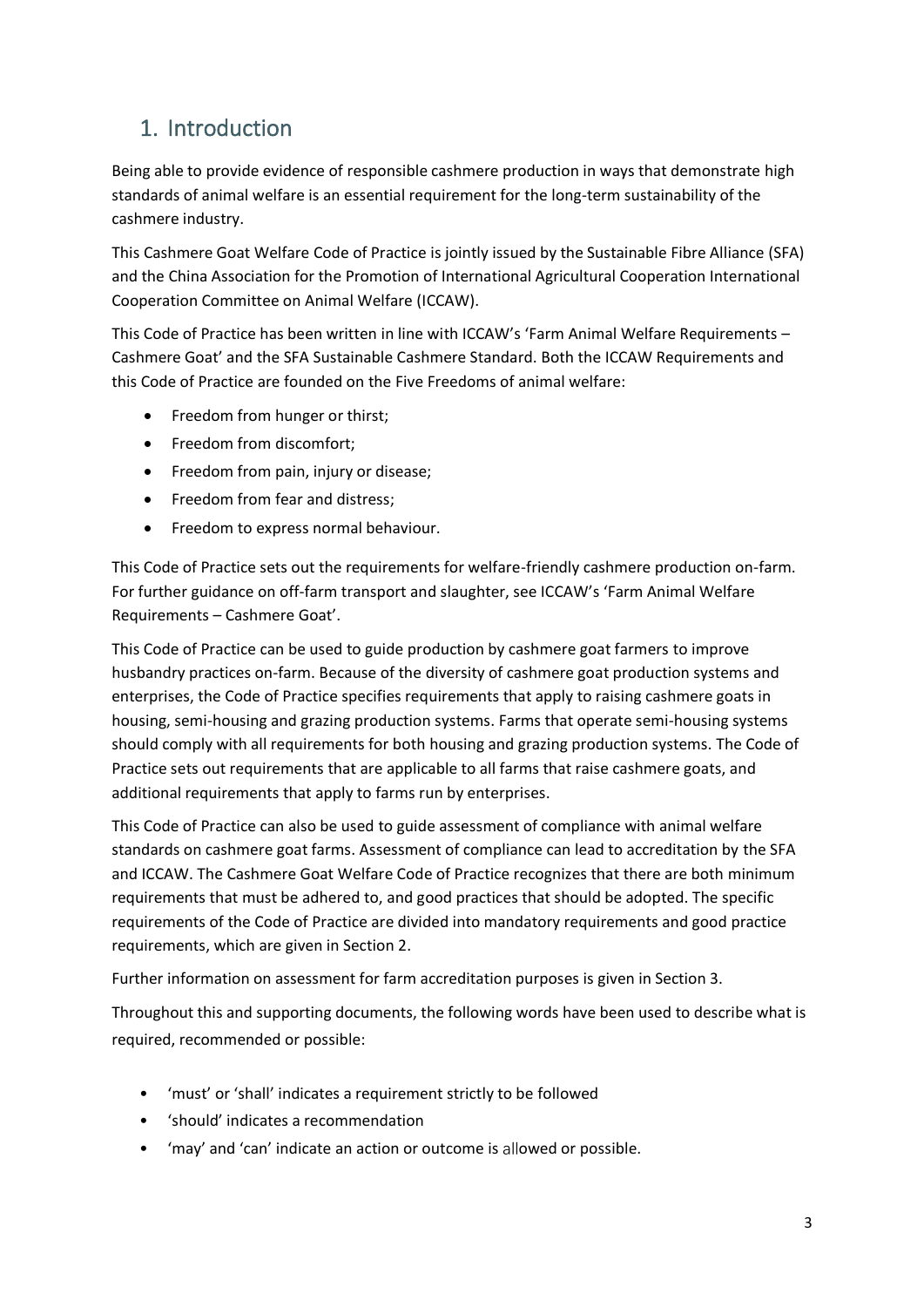# <span id="page-3-0"></span>2. Requirements of the Cashmere Goat Welfare Code of Practice

This section sets out the requirements for welfare-friendly cashmere goat husbandry in eight units:

- 1. Feeding and drinking water
- 2. The farming environment
- 3. Husbandry management
- 4. Health
- 5. Fibre harvesting
- 6. On-farm transport and transfer
- 7. Humane slaughter on-farm
- 8. Farm inspection and auditing

For each unit, there are mandatory requirements, good practice requirements applicable to all farms, and additional good practice requirements for farms managed by enterprises.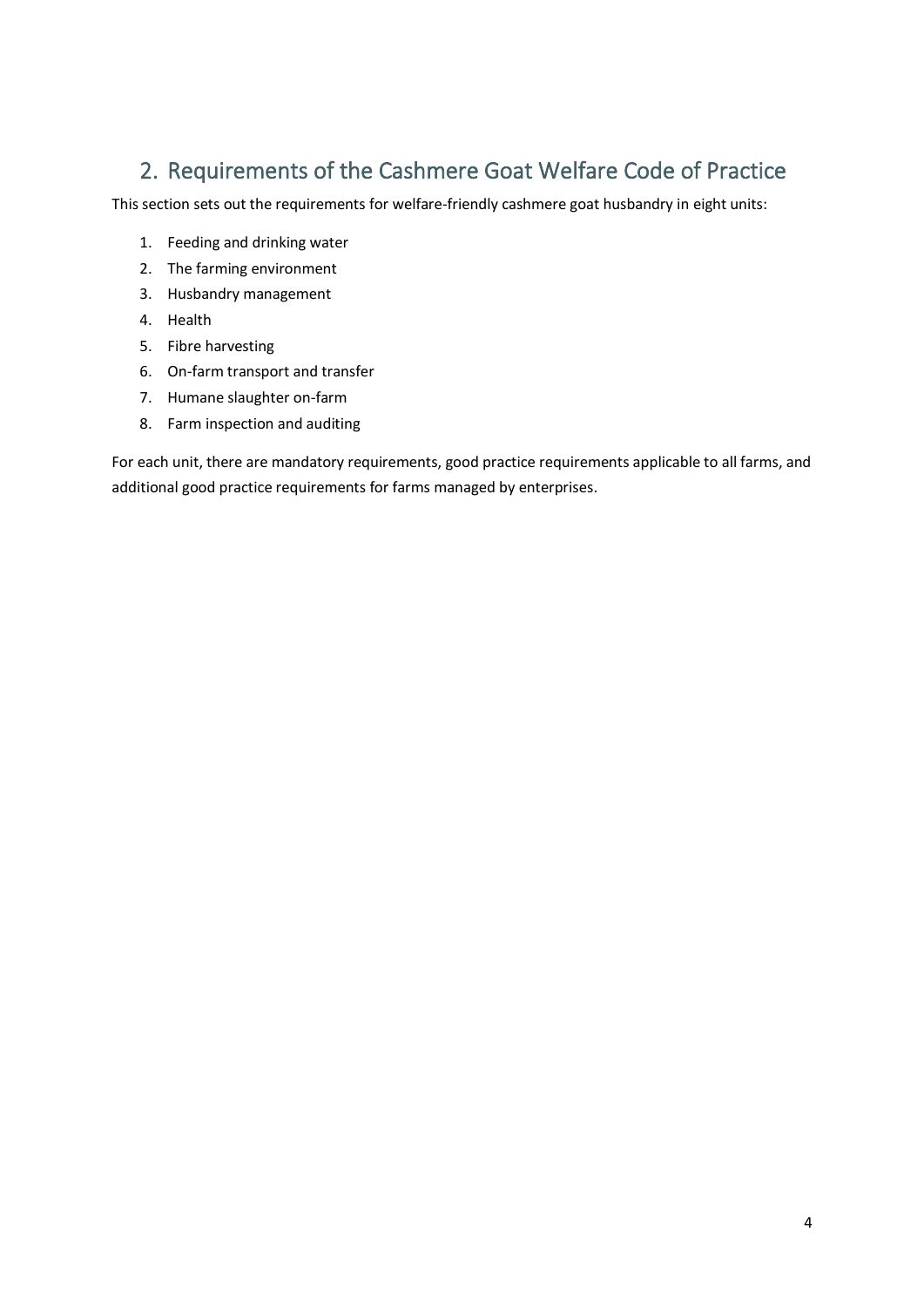#### <span id="page-4-0"></span>2.1 Feeding and drinking water

Desired outcome: All goats have access to sufficient forage and feed suited to their nutritional needs according to their breed, physiological stage and health condition so as to maintain health and prevent prolonged hunger, and access to water to prevent goats dehydrating.

| <b>Mandatory requirements</b> |                                                                                           |  |  |  |
|-------------------------------|-------------------------------------------------------------------------------------------|--|--|--|
| 2.1.1                         | Goats must have access to adequate nutrition, suited to each animal's needs and           |  |  |  |
|                               | physiological state, unless a restricted diet has been specified by a suitably qualified  |  |  |  |
|                               | person. If a farm uses a grazing or semi-housing system, when the pasture cannot          |  |  |  |
|                               | maintain goats in good condition, appropriate supplementary feed must be provided.        |  |  |  |
| 2.1.2                         | The proportion of roughage in the diet must be sufficient for goats to ruminate.          |  |  |  |
| 2.1.3                         | Feeding equipment must be kept clean and maintained.                                      |  |  |  |
| 2.1.4                         | Goats must not be fed spoiled, mouldy or contaminated forage or feed.                     |  |  |  |
| 2.1.5                         | Animal-derived feeds other than dairy products are prohibited.                            |  |  |  |
| 2.1.6                         | Use of hormone growth promoters or non-therapeutic antibiotics for growth promotion       |  |  |  |
|                               | is prohibited.                                                                            |  |  |  |
| 2.1.7                         | Drinking water equipment should be inspected daily, cleaned regularly and maintained.     |  |  |  |
|                               |                                                                                           |  |  |  |
| 2.1.8                         | Goats (including kids) must have access to sufficient, clean and fresh drinking water     |  |  |  |
|                               | each day, unless required not to, by a suitably qualified person.                         |  |  |  |
|                               | Good practice requirements applicable to all farms                                        |  |  |  |
| 2.1.9                         | Goat farms should avoid sudden changes in the type of forage or feed and quantity fed     |  |  |  |
|                               | by gradually changing feed types or volumes over a period of more than 7 days.            |  |  |  |
| 2.1.10                        | Feed troughs should be placed at a suitable height and the number and length of feed      |  |  |  |
|                               | troughs should be matched with the number of goats fed to ensure that all goats can       |  |  |  |
|                               | eat at the same time without crowding                                                     |  |  |  |
| 2.1.112.1.12                  | If a farm uses a housing system, there must be a period of low level lighting daily to    |  |  |  |
|                               | promote resting behaviour.                                                                |  |  |  |
|                               | Additional good practice requirements applicable to farms run by enterprises              |  |  |  |
| 2.1.13                        | Purchased feed and feed additives should have "pollution-free" certification              |  |  |  |
| 2.1.14                        | Goat farms should keep records of all purchased feeds, including lists of ingredients and |  |  |  |
|                               | content provided by the supplier, and keep records of feed formula and ingredients for    |  |  |  |
|                               | feeds mixed on-farm.                                                                      |  |  |  |

## <span id="page-4-1"></span>2.2 The farming environment

Desired outcome: Goats are kept in an environment that provides the conditions needed for health, safety, comfort and normal behaviour.

| <b>Mandatory requirements</b> |                                                                                        |  |  |  |
|-------------------------------|----------------------------------------------------------------------------------------|--|--|--|
| 2.2.1                         | All facilities must be inspected frequently and maintained to prevent injury to goats. |  |  |  |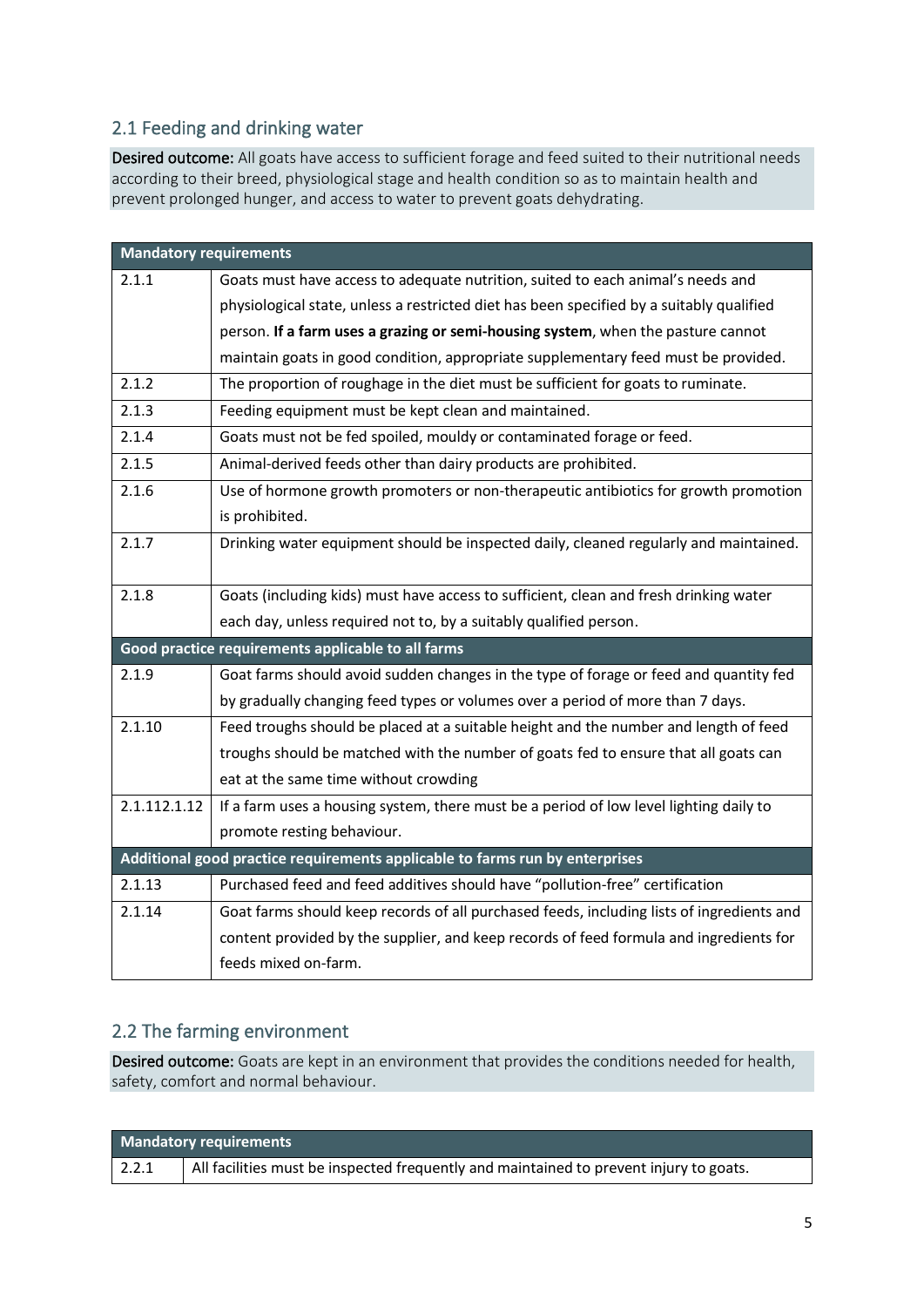| 2.2.2  | Metal wires, plastic, cloth strips, wool and other objects that may be accidentally eaten by |                                                                                |                  |             |                 |                                                                                              |  |
|--------|----------------------------------------------------------------------------------------------|--------------------------------------------------------------------------------|------------------|-------------|-----------------|----------------------------------------------------------------------------------------------|--|
|        | goats in goat sheds, activity areas, pastures and the surrounding environment must be        |                                                                                |                  |             |                 |                                                                                              |  |
|        | removed whenever found and electric wires must be inaccessible to goats                      |                                                                                |                  |             |                 |                                                                                              |  |
| 2.2.3  |                                                                                              |                                                                                |                  |             |                 | Goats must have access to shelter to protect from extreme weather and from wild animals      |  |
| 2.2.4  |                                                                                              |                                                                                |                  |             |                 | Air quality in goat sheds must be maintained so that there is no distinct ammonia smell or   |  |
|        | airborne dust.                                                                               |                                                                                |                  |             |                 |                                                                                              |  |
| 2.2.5  |                                                                                              | Goat must have access to an area with dry bedding.                             |                  |             |                 |                                                                                              |  |
| 2.2.6  |                                                                                              | Goat sheds must be designed so that there is natural lighting in the shed.     |                  |             |                 |                                                                                              |  |
|        | Good practice requirements applicable to all farms                                           |                                                                                |                  |             |                 |                                                                                              |  |
| 2.2.7  |                                                                                              |                                                                                |                  |             |                 | Goat sheds should provide enough space for goats to move and rest, as indicated by these     |  |
|        |                                                                                              | minimum space requirements:                                                    |                  |             |                 |                                                                                              |  |
|        |                                                                                              | <b>Bucks</b>                                                                   | <b>Bucklings</b> | <b>Does</b> | <b>Doelings</b> | <b>Kids</b>                                                                                  |  |
|        | m <sup>2</sup> /head                                                                         | 4                                                                              | 1.5              | 1.5         | 0.8             | 0.5                                                                                          |  |
| 2.2.8  |                                                                                              |                                                                                |                  |             |                 | If a housing production system is used, there should be an outdoor exercise area that is 2.5 |  |
|        |                                                                                              | times larger than the area of the goat sheds.                                  |                  |             |                 |                                                                                              |  |
| 2.2.9  | Fences around exercise areas should be ≥1.2m high and maintained                             |                                                                                |                  |             |                 |                                                                                              |  |
| 2.2.10 | Exercise areas should have environmental enrichments (e.g. mounds, steps, raised             |                                                                                |                  |             |                 |                                                                                              |  |
|        | platforms, stumps etc).                                                                      |                                                                                |                  |             |                 |                                                                                              |  |
| 2.2.11 | Goat farms should be equipped with isolation pens for weak, disabled, injured and sick       |                                                                                |                  |             |                 |                                                                                              |  |
|        | goats                                                                                        |                                                                                |                  |             |                 |                                                                                              |  |
| 2.2.12 | If the farm uses a grazing system, effective measures should be taken to prevent goats       |                                                                                |                  |             |                 |                                                                                              |  |
|        | from eating poisonous and harmful plants and to prevent attack from predators                |                                                                                |                  |             |                 |                                                                                              |  |
| 2.2.13 | Fully slatted floors should not be used in goat houses.                                      |                                                                                |                  |             |                 |                                                                                              |  |
|        | Additional good practice requirements applicable to farms run by enterprises                 |                                                                                |                  |             |                 |                                                                                              |  |
| 2.2.14 |                                                                                              | Goat farm design should conform to the requirements of NY/T 682, including the |                  |             |                 |                                                                                              |  |
|        | requirements therein to enable biosafety measures to be implemented.                         |                                                                                |                  |             |                 |                                                                                              |  |
| 2.2.15 |                                                                                              |                                                                                |                  |             |                 | Goat farms should meet the requirements of the NY/T 1168 standard for animal waste           |  |
|        | treatment and disposal.                                                                      |                                                                                |                  |             |                 |                                                                                              |  |

## <span id="page-5-0"></span>2.3 Husbandry management

Desired outcome: Goats are managed and handled in way that avoids fear and distress and enables goats to express their normal behaviour.

| <b>Mandatory requirements</b> |                                                                              |  |  |
|-------------------------------|------------------------------------------------------------------------------|--|--|
| 2.3.1                         | It is prohibited to abuse cashmere goats in any way, including:              |  |  |
|                               | • chasing goats;                                                             |  |  |
|                               | • driving them using whips, sticks, stones, electric goads or loud shouting; |  |  |
|                               | • catching them by grabbing their fibre coat, dragging a goat; or            |  |  |
|                               | • lifting a goat by its skin, ears, tail, horns or head.                     |  |  |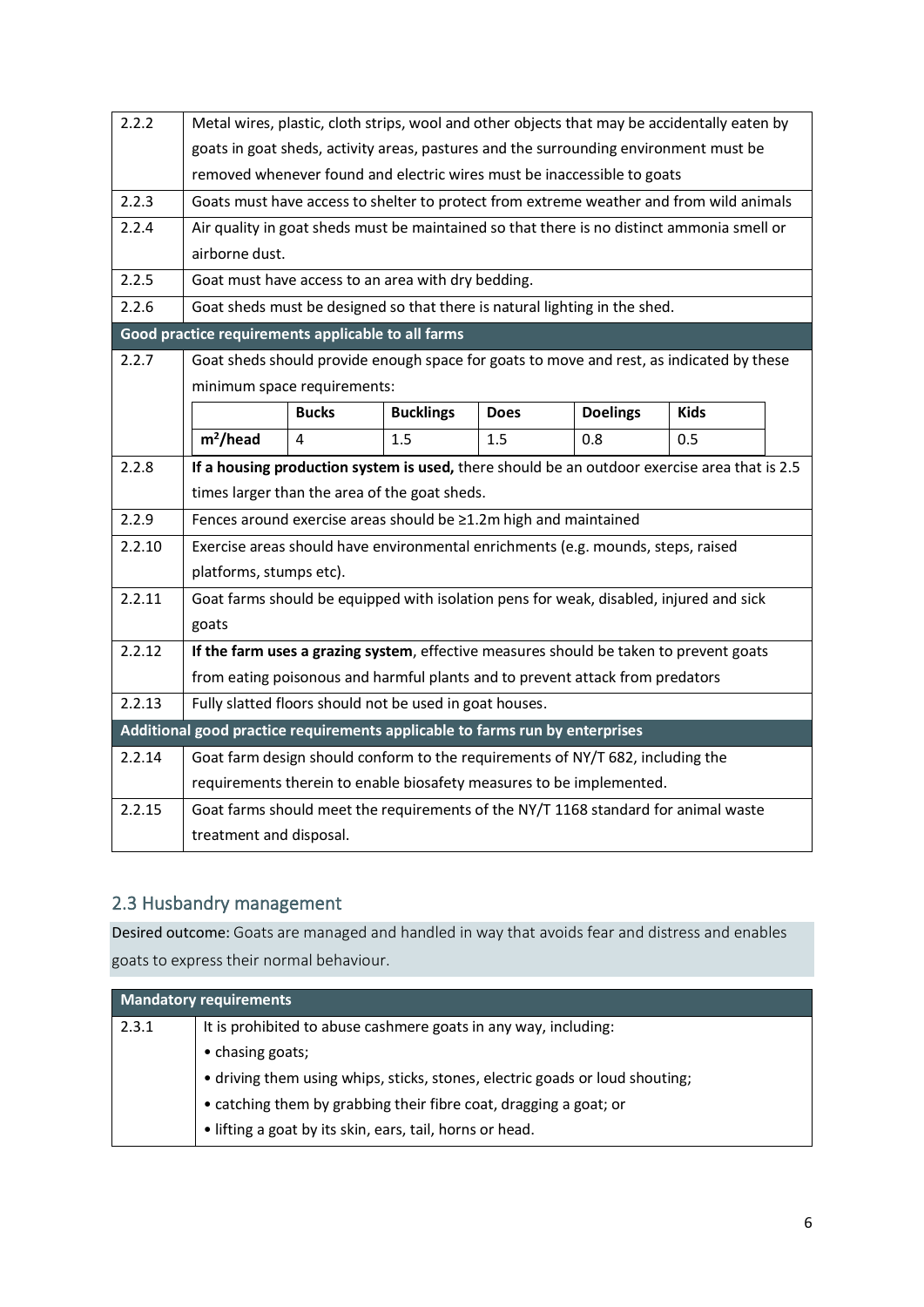| 2.3.2  | Goats must be observed at least once a day to check for sickness, injury or abnormal        |  |  |  |
|--------|---------------------------------------------------------------------------------------------|--|--|--|
|        | behaviour.                                                                                  |  |  |  |
| 2.3.3  | Extra care must be taken when handling kids, pregnant goats and injured or sick goats.      |  |  |  |
| 2.3.4  | Transcervical and/or intrauterine (laparoscopic) artificial insemination (AI) and embryo    |  |  |  |
|        | transfer are not allowed, and other artificial insemination methods must only be            |  |  |  |
|        | implemented by competent trained personnel.                                                 |  |  |  |
| 2.3.5  | Goats must only be kept in isolation during a period of quarantine when a goat first enters |  |  |  |
|        | a farm; or when they are sick, injured or convalescing; or for other reasons to protect     |  |  |  |
|        | goats' welfare.                                                                             |  |  |  |
|        | Good practice requirements applicable to all farms                                          |  |  |  |
| 2.3.6  | Does should be mated for the first time when their body weight has reached more than        |  |  |  |
|        | 70% of adult body weight, or if they are over fifteen months old, and the first mating age  |  |  |  |
|        | of a buck should be over eighteen months old.                                               |  |  |  |
| 2.3.7  | Before mating, suitable breeding does should be selected from the herd, and sick or         |  |  |  |
|        | disabled does, does with poor maternal instincts, and does with low production              |  |  |  |
|        | performance should be removed.                                                              |  |  |  |
| 2.3.8  | The breeding interval between two mating activities should not be less than 8 months        |  |  |  |
| 2.3.9  | If a goat farm uses natural mating, the ratio of bucks to does should be 1:30~1:50,         |  |  |  |
|        | depending on the age of the buck.                                                           |  |  |  |
| 2.3.10 | All kids must receive sufficient colostrum, whether by natural methods or manual            |  |  |  |
|        | assistance, within 24 hours of birth, with the first feed occurring within 2 hours of birth |  |  |  |
| 2.3.11 | Lactation management measures should be formulated for kids so that kids that are           |  |  |  |
|        | unable to suckle sufficient milk are manually fed                                           |  |  |  |
| 2.3.12 | Kids should not be weaned until they are 2.5 months old in the housing production           |  |  |  |
|        | system, 3.5 months old in the grazing system or when they reach 35% of their adult          |  |  |  |
|        | weight.                                                                                     |  |  |  |
| 2.3.13 | Castration is only allowed to enable proper management and to ensure the welfare of the     |  |  |  |
|        | goat and must be carried out using methods that minimize pain and suffering, including      |  |  |  |
|        | pain relief, in suitable conditions and with post-operation observation and care.           |  |  |  |
| 2.3.14 | Disbudding and dehorning are only allowed to enable proper management and to ensure         |  |  |  |
|        | the welfare of the goat and should not be carried out routinely. If carried out, these      |  |  |  |
|        | procedures should be carried out using methods that minimize pain and suffering,            |  |  |  |
|        | including appropriate pain relief, in suitable conditions and with post-operation           |  |  |  |
|        | observation and care.                                                                       |  |  |  |
|        | Additional good practice requirements applicable to farms run by enterprises                |  |  |  |
| 2.3.15 | Goat farm technicians and keepers responsible for managing goats should be trained in       |  |  |  |
|        | animal welfare.                                                                             |  |  |  |
| 2.3.16 | Records of all animal welfare training received by each staff should be kept.               |  |  |  |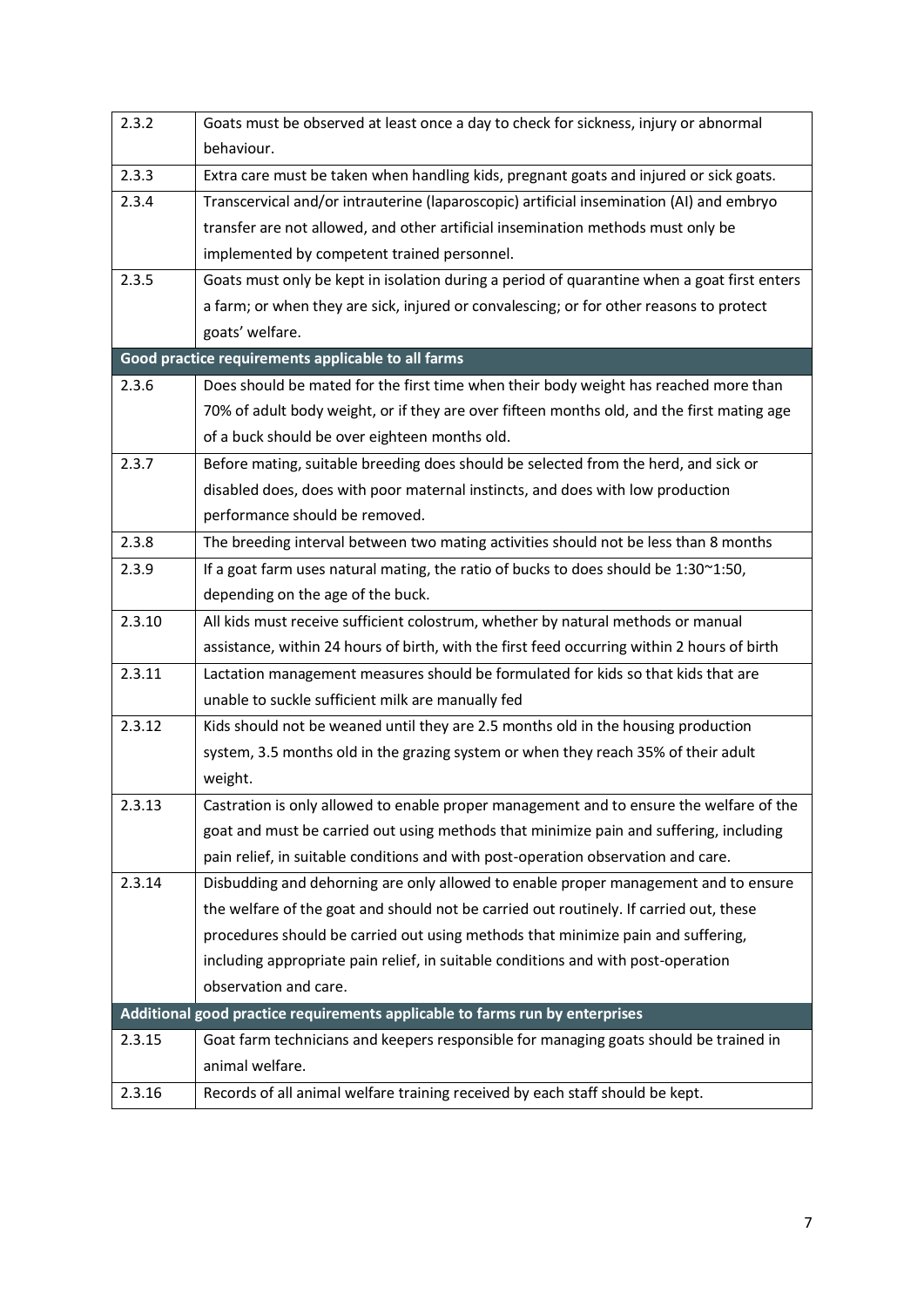#### <span id="page-7-0"></span>2.4 Health

Desired outcome: Goats are managed in a way that supports good health and prevents disease and enables prompt identification and treatment of sick or injured goats.

|                                                                              | <b>Mandatory requirements</b>                                                                                                                                                                                                     |  |  |
|------------------------------------------------------------------------------|-----------------------------------------------------------------------------------------------------------------------------------------------------------------------------------------------------------------------------------|--|--|
| 2.4.1                                                                        | Sick or injured goats must be promptly identified and appropriate observation, treatment,<br>care and feeding should be provided.                                                                                                 |  |  |
| 2.4.2                                                                        | Sick goats that do not respond to treatment or that may be subject to chronic suffering<br>must be promptly euthanized.                                                                                                           |  |  |
| 2.4.3                                                                        | It is prohibited to throw away the bodies of diseased goats or to use them to feed other<br>animals.                                                                                                                              |  |  |
| 2.4.4                                                                        | Preventive measures such as vaccinations must be undertaken in accordance with local<br>laws and regulations and the advice of a qualified veterinarian and records of vaccinations<br>should be kept.                            |  |  |
| 2.4.5                                                                        | Goats that are under medical observation or that have received treatment should be<br>checked at least twice a day.                                                                                                               |  |  |
|                                                                              | Good practice requirements applicable to all farms                                                                                                                                                                                |  |  |
| 2.4.6                                                                        | Newly purchased goats should be quarantined for 30 days and only mixed with the herd<br>after they are confirmed as disease-free.                                                                                                 |  |  |
| 2.4.7                                                                        | Hoofs should be checked at least once a year and trimmed when necessary to prevent<br>lameness.                                                                                                                                   |  |  |
| 2.4.8                                                                        | Therapeutic medicines should only be used according to the manufacturers' instructions<br>(and under a qualified veterinarian's advice when required)                                                                             |  |  |
| Additional good practice requirements applicable to farms run by enterprises |                                                                                                                                                                                                                                   |  |  |
| 2.4.9                                                                        | Goat farms should employ a qualified veterinarian                                                                                                                                                                                 |  |  |
| 2.4.10                                                                       | Goat farms should have a written health plan formulated in accordance with NY/T 1168,<br>NY/T 5030 and NY/T 5339. The content should at a minimum include:                                                                        |  |  |
|                                                                              | · Biosafety measures;<br>· Disease prevention and control measures;<br>• Drug use and residue control measures;                                                                                                                   |  |  |
|                                                                              | • Safe treatment measures for goats that have died of disease and for waste;<br>. Other measures related to animal welfare and health (e.g. feed, feeding, management,<br>environment, etc.)                                      |  |  |
| 2.4.11                                                                       | Implementation of the health plan should be reviewed at least annually, the review<br>records should be archived, and the health plan should be updated or revised according to<br>the review findings and relevant requirements. |  |  |

## <span id="page-7-1"></span>2.5 Fibre harvesting

**Desired outcome:** Fibre harvesting is conducted in a way that minimizes fear, distress, pain and injury.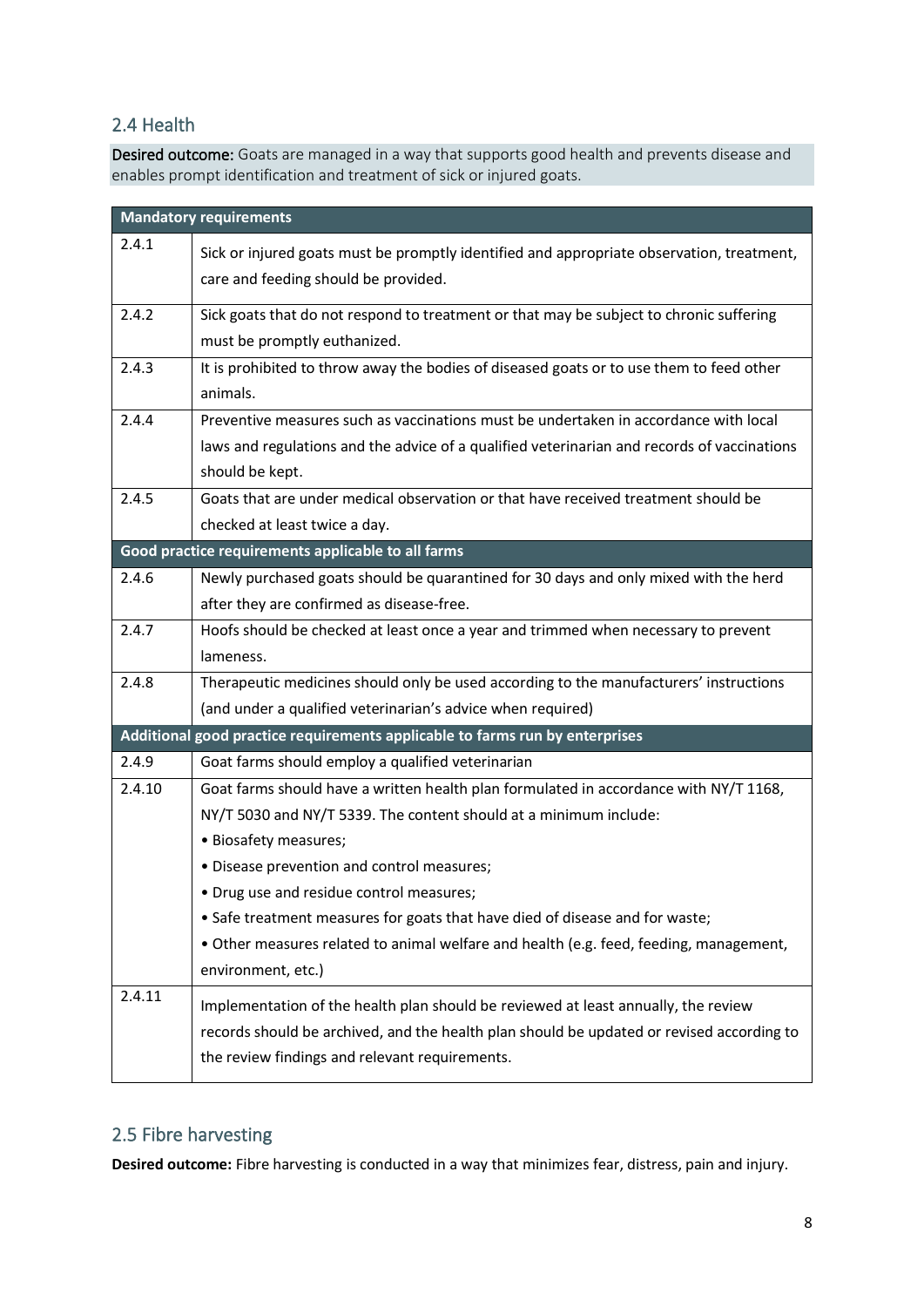| <b>Mandatory requirements</b> |                                                                                                  |  |  |
|-------------------------------|--------------------------------------------------------------------------------------------------|--|--|
| 2.5.1                         | Cashmere fibre must only be harvested when the fibre begins naturally to shed                    |  |  |
| 2.5.2                         | If goats are restrained during fibre harvesting, goats may only be restrained either a) by       |  |  |
|                               | tying a rope around two lateral legs or b) using a grooming stand. For a), the rope must not     |  |  |
|                               | be tied too tightly, so as to avoid poor blood circulation or other injuries, and the rope       |  |  |
|                               | must be untied as soon as possible after harvesting. For b), the head must not be held in        |  |  |
|                               | an unnatural position and must not be held so tightly the goat panics.                           |  |  |
| 2.5.3                         | It is forbidden to bind three or four legs or for the operator to use their legs or feet to step |  |  |
|                               | on any part of the goat.                                                                         |  |  |
| 2.5.4                         | During fibre harvesting, techniques and equipment should be used to minimize discomfort          |  |  |
|                               | and injuries to goats.                                                                           |  |  |
| 2.5.5                         | If in the process of fibre harvesting there are skin injuries, goats should be treated           |  |  |
|                               | immediately and observed for one week to confirm recovery.                                       |  |  |
| 2.5.6                         | Fibre must only be harvested when the climate does not pose a health risk to goats.              |  |  |
|                               | Harvesting must be suspended on days with rain, snow or other severe weather conditions          |  |  |
| 2.5.7                         | During the harvest season, all tools used for shearing or combing cashmere fibre should be       |  |  |
|                               | in a proper state for use: shearing equipment should be appropriate for use on goat fibre        |  |  |
|                               | and in good working order, and combs should not be so sharp that they might cause skin           |  |  |
|                               | damage.                                                                                          |  |  |
|                               | Good practice requirements applicable to all farms                                               |  |  |
| 2.5.8                         | Goats should not have access to food for at least 8 hours before harvesting, so as to avoid      |  |  |
|                               | damage to internal organs if goats struggle during harvesting                                    |  |  |
| 2.5.9                         | If the weather becomes cold after fibre harvesting, measures should be taken to avoid            |  |  |
|                               | goats from suffering from cold (e.g. goats should be dressed in goat clothing or kept in the     |  |  |
|                               | shed).                                                                                           |  |  |
|                               | Additional good practice requirements applicable to farms run by enterprises                     |  |  |
| 2.5.10                        | The fibre harvesting operators should be trained in fibre harvesting skills and animal           |  |  |
|                               | welfare related knowledge to make sure that they are capable of this work.                       |  |  |
| 2.5.11                        | A veterinary technician should be at the fibre harvesting site to treat goats injured by fibre   |  |  |
|                               | harvesting in a timely way.                                                                      |  |  |
| 2.5.12                        | Records should be kept of injuries sustained during fibre harvesting.                            |  |  |

## <span id="page-8-0"></span>2.6 On-farm transport and transfer

Note: These requirements apply only to transport for the purpose of transfer between locations on the farm and transport for other purposes under the control of the farm manager.

Desired outcome: Goats are transported in a way that minimizes fear and stress and ensures the welfare of goats.

**Mandatory requirements**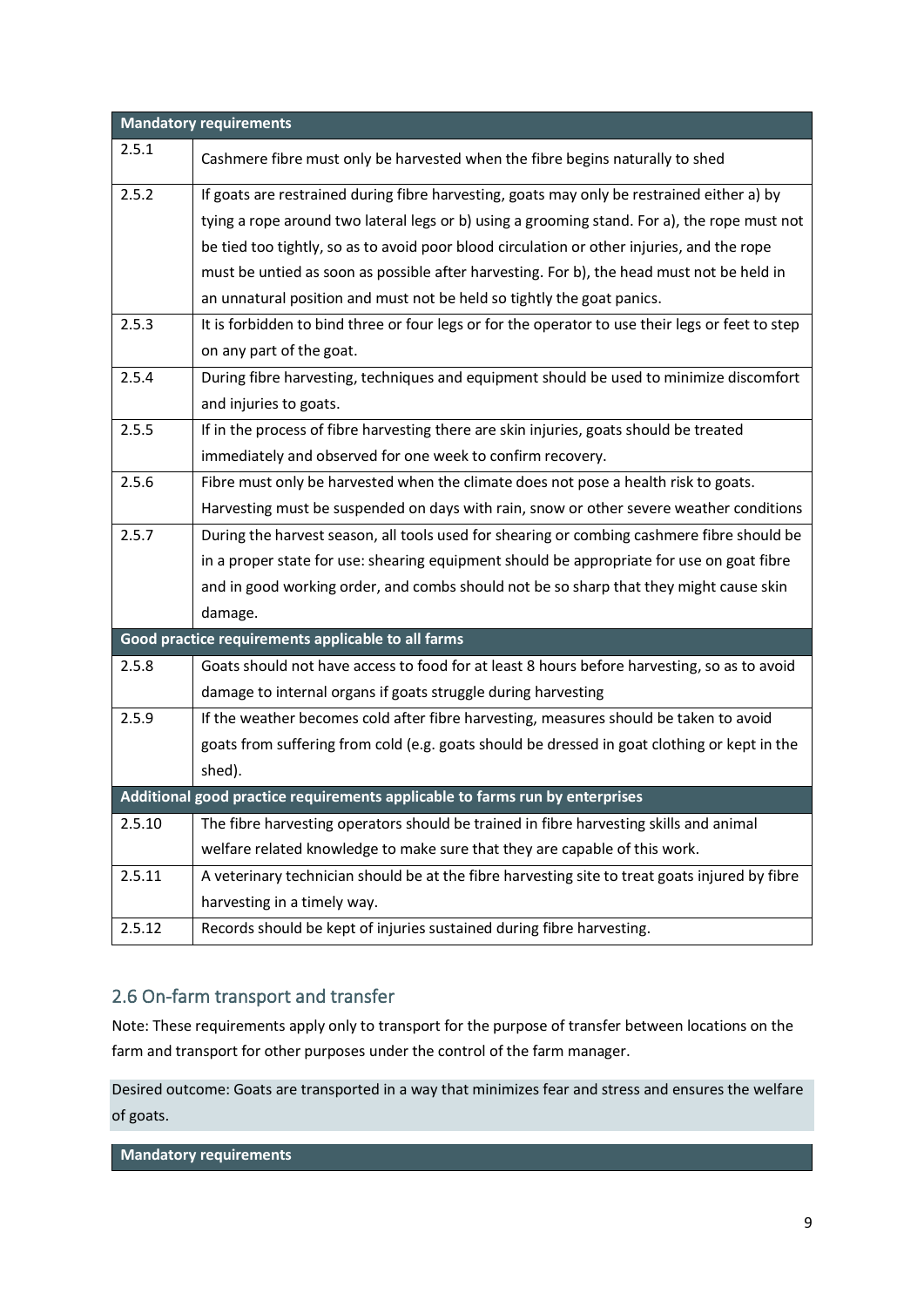| 2.6.1 | All goats must be fit for transport. Goats that are sick, injured, unable to stand unaided,                                                                                                            |                                                    |                                                                                      |  |
|-------|--------------------------------------------------------------------------------------------------------------------------------------------------------------------------------------------------------|----------------------------------------------------|--------------------------------------------------------------------------------------|--|
|       | does in the last 2 months of gestation or goats that otherwise are at risk during transport,                                                                                                           |                                                    |                                                                                      |  |
|       |                                                                                                                                                                                                        |                                                    | must not be transported unless for veterinary treatment.                             |  |
| 2.6.2 | their needs                                                                                                                                                                                            |                                                    | For journeys over 8 hours, goats must be provided water, feed, and rest according to |  |
| 2.6.3 | Vehicles, loading and unloading facilities must be adequately designed, constructed,<br>maintained and operated to avoid injury and suffering and ensure the safety of all goats<br>being transported. |                                                    |                                                                                      |  |
|       |                                                                                                                                                                                                        | Good practice requirements applicable to all farms |                                                                                      |  |
| 2.6.4 | Transport vehicles should be disinfected and cleaned before each use                                                                                                                                   |                                                    |                                                                                      |  |
| 2.6.5 | During transport goats should have enough space to stand up and lie down. This table shows                                                                                                             |                                                    |                                                                                      |  |
|       | the minimum space requirements                                                                                                                                                                         |                                                    |                                                                                      |  |
|       |                                                                                                                                                                                                        | <b>Type</b>                                        | Area for each goat $(m2)$                                                            |  |
|       |                                                                                                                                                                                                        | <b>Buck</b>                                        | 0.4                                                                                  |  |
|       |                                                                                                                                                                                                        | Doe                                                | 0.3                                                                                  |  |
|       |                                                                                                                                                                                                        | Pregnant Doe                                       | 0.4                                                                                  |  |
|       |                                                                                                                                                                                                        | Yearlings                                          | 0.2                                                                                  |  |
| 2.6.6 | Goats should be protected from extreme weather during transport                                                                                                                                        |                                                    |                                                                                      |  |
|       |                                                                                                                                                                                                        |                                                    |                                                                                      |  |
|       |                                                                                                                                                                                                        |                                                    |                                                                                      |  |

## <span id="page-9-0"></span>2.7 Humane slaughter

Note: These requirements apply only to on-farm slaughter of goats.

Desired outcome: Goats are slaughtered on-farm in a way that causes minimal stress and pain, and results in a rapid loss of consciousness followed by death without the animal regaining consciousness.

|                                                                              | <b>Mandatory requirements</b>                                                            |  |  |  |
|------------------------------------------------------------------------------|------------------------------------------------------------------------------------------|--|--|--|
| 2.7.1                                                                        | Goats must be promptly and humanely euthanized if they are experiencing pain or          |  |  |  |
|                                                                              | sickness and have no prospect of recovery.                                               |  |  |  |
| 2.7.2                                                                        | Animals to be slaughtered on farm must be handled and killed in a way that minimizes     |  |  |  |
|                                                                              | pain and distress prior to death.                                                        |  |  |  |
| 2.7.3                                                                        | Goats must not be slaughtered in view of other goats.                                    |  |  |  |
|                                                                              | Good practice requirements applicable to all farms                                       |  |  |  |
| 2.7.4                                                                        | If used for food, before slaughter the relevant regulations on drug withdrawal periods   |  |  |  |
|                                                                              | should be strictly adhered to                                                            |  |  |  |
| Additional good practice requirements applicable to farms run by enterprises |                                                                                          |  |  |  |
| 2.7.5                                                                        | Slaughter must only be conducted by trained and competent personnel who have also        |  |  |  |
|                                                                              | been trained in animal welfare as it relates to animal slaughter.                        |  |  |  |
| 2.7.6                                                                        | Records of animal welfare training provided to personnel involved in slaughter should be |  |  |  |
|                                                                              | kept.                                                                                    |  |  |  |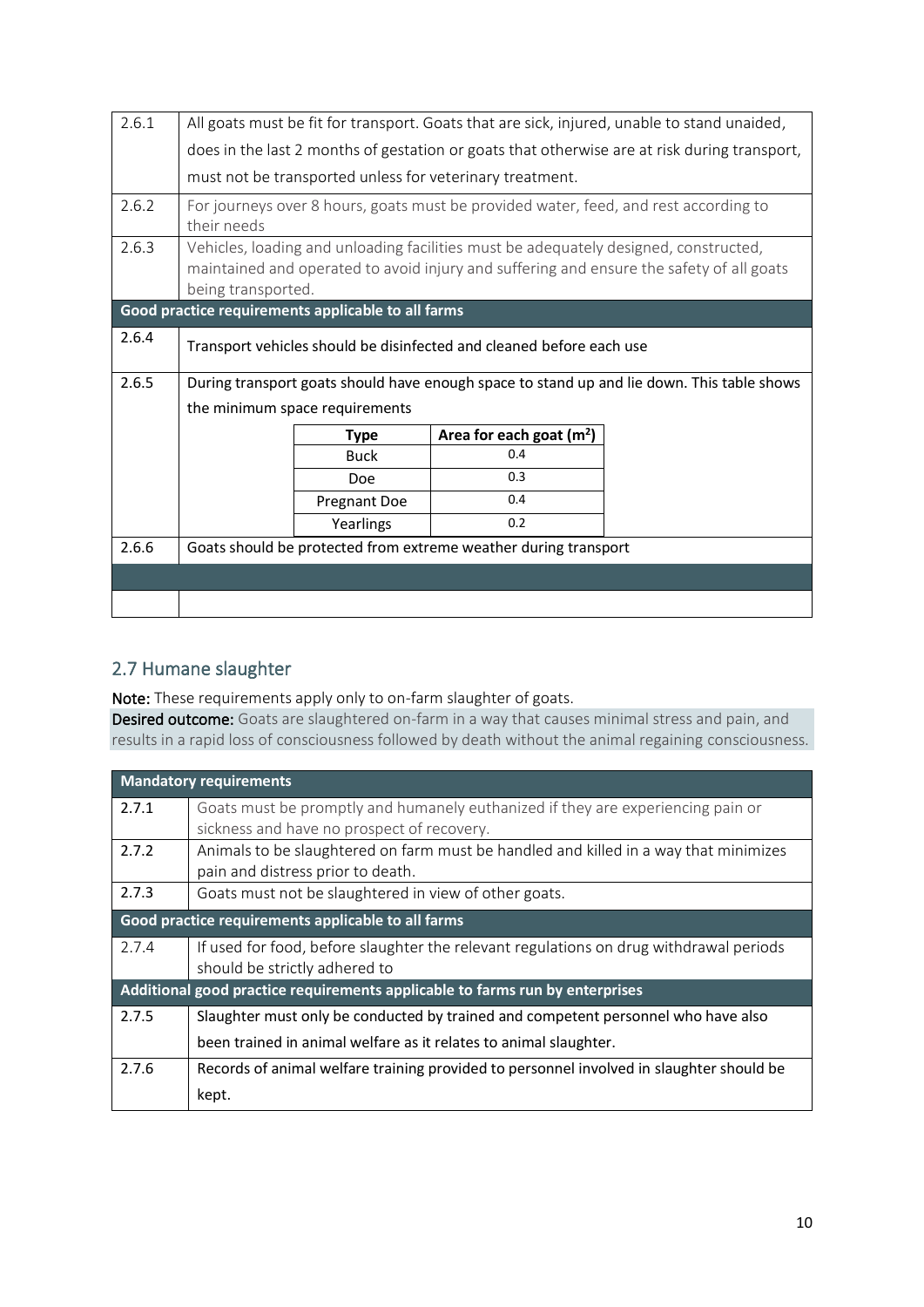## <span id="page-10-0"></span>2.8 Farm inspection and auditing

Desired outcome: Goat farms seeking accrediting with this Code of Practice are able to transparently demonstrate the status of their compliance with each requirement.

|       | <b>Mandatory requirements</b>                                                                                                                                                           |
|-------|-----------------------------------------------------------------------------------------------------------------------------------------------------------------------------------------|
| 2.8.1 | All farms seeking accreditation must provide the certification body or their<br>representatives with full access to the farm (subject to biosafety requirements) upon                   |
|       | request.                                                                                                                                                                                |
| 2.8.2 | All farms seeking accreditation must provide the certification body or their representatives<br>with the information required to assess the status of compliance with each requirement. |
|       | Mandatory requirements applicable to farms run by herding households                                                                                                                    |
| 2.8.3 | Farms run by herding households must respond to all questions in the farm inspection                                                                                                    |
|       | and farm audit forms used by farm inspection and audit representatives of the                                                                                                           |
|       | certification body.                                                                                                                                                                     |
|       | Mandatory requirements applicable to farms run by enterprises                                                                                                                           |
| 2.8.4 | Farms run by enterprises must designate a staff member to be responsible for liaising<br>with the certification body or their representatives.                                          |
| 2.8.5 | Farms run by enterprises must provide access to the following written documentation (if                                                                                                 |
|       | they exist):<br>• Records of all forage and feeds fed, including feed formula and ingredient lists for                                                                                  |
|       | feeds mixed on-farm (Requirement 2.1.14)                                                                                                                                                |
|       | . Records of all purchased feeds, including ingredients and content provided by the<br>supplier (Requirement 2.1.13)                                                                    |
|       | • Records demonstrating conformity of farm design and operation with NY/T 682 and                                                                                                       |
|       | NY/T 1168 (Requirements 2.2.14 and 2.2.15)<br>. Records of animal welfare training provided to all technicians and keepers                                                              |
|       | (Requirement 2.3.16)                                                                                                                                                                    |
|       | • Evidence of veterinarian employment (Requirement 2.4.9)<br>• A written health plan (Requirement 2.4.10)                                                                               |
|       | • Written documentation of health plan reviews (Requirement 2.4.11)                                                                                                                     |
|       | • Records of training in animal welfare for fibre harvesting operators (Requirement                                                                                                     |
|       | 2.5.10                                                                                                                                                                                  |
|       | • Records documenting the number of goats from which fibre was harvested and the<br>number of goats injured in fibre harvesting (Requirement 2.5.12)                                    |
|       | . Records of animal welfare training of all personnel involved in goat slaughter on-farm                                                                                                |
|       | (Requirement 2.7.6)                                                                                                                                                                     |

# <span id="page-10-1"></span>3. Assessment of compliance

When compliance with this Code of Practice is assessed for farm accreditation purposes, there are three levels of accreditation:

**Bronze:** All mandatory requirements have been met.